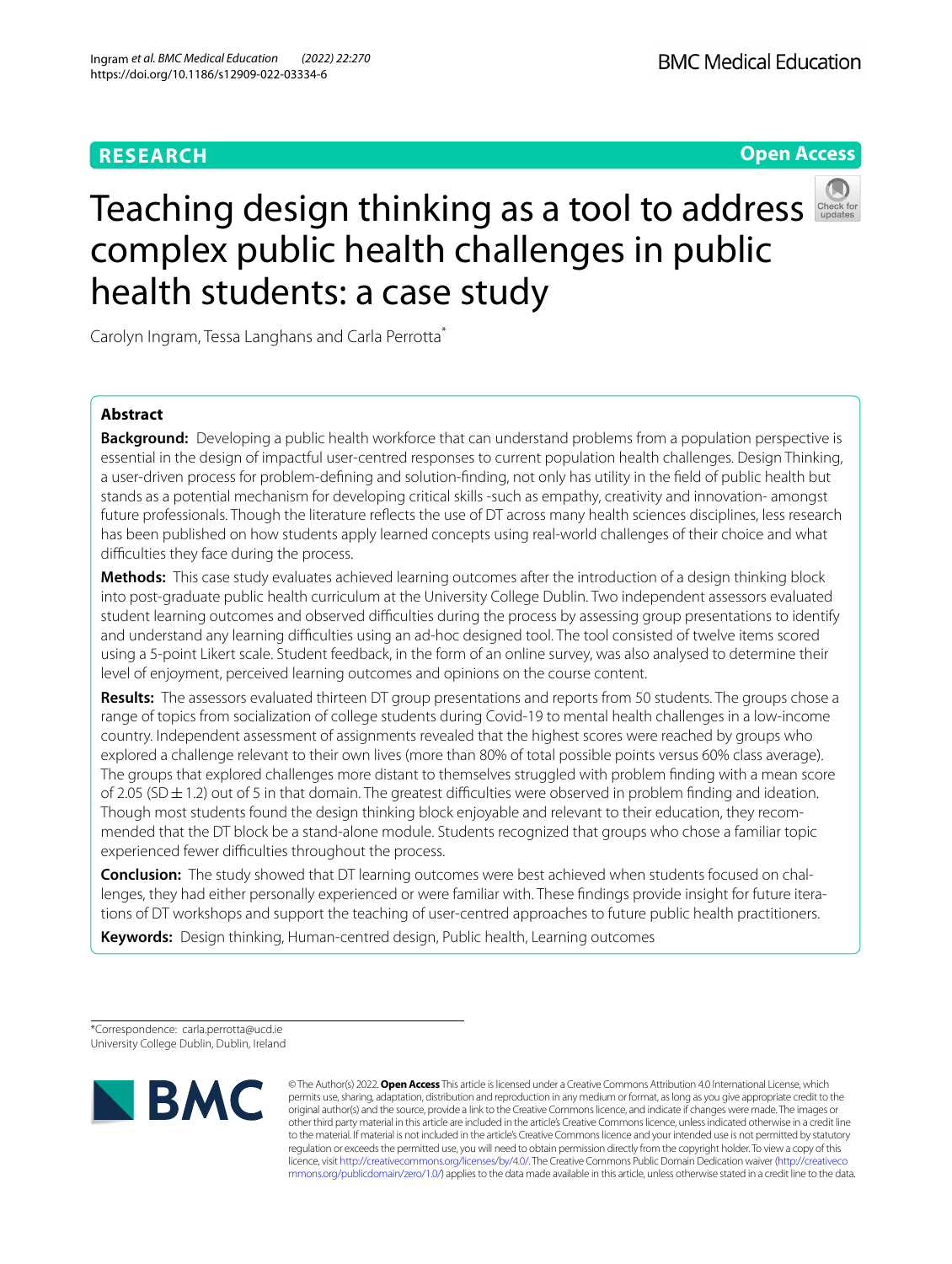#### **Background**

Despite the recognition of the need for a Public Health workforce well equipped to lead innovative and tailored approaches to current challenges  $[1-3]$  $[1-3]$ , public health courses focus their curricula on quantitative research methods, data interpretation, and theories of health promotion and policy, rarely providing students with the opportunity to engage in experiential learning.[\[3,](#page-8-1) [4](#page-8-2)] However, there is increased acknowledgement of the importance of including creativity and innovation courses in health sciences education.[\[5](#page-8-3), [6](#page-8-4)] Design Thinking (DT) in particular, or human–centred design, is popular throughout health science disciplines as a method for students to gain creative skills. $[7-9]$  $[7-9]$  The method is a user-driven process and is, in essence, a tool to fnd new problems or to re-defne well known problems to design an impactful solution [\[10](#page-8-7), [11](#page-8-8)]. It generally includes the following five steps: "empathize", "define", "ideate", "prototype", "test". The "empathize" stage, during which the design team needs to explore the challenge from the perspective of the user, is particularly appealing in the design of public health interventions and policies, with the growing recognition that efective solutions must be driven and informed by the people whose lives they afect. In the last two decades, this methodology has been successfully applied to diverse areas including the redesign of clinical spaces -notably delivery rooms and children's emergency departments-, the design of applications to improve disease management, and numerous applications in challenging, low-resource settings. [\[12–](#page-8-9)[14\]](#page-8-10)A recent pilot study described a two-hour non-mandatory DT seminar added to Public Health curricula that proved to be wellreceived by students who indicated that they understood the key elements of design thinking via a self-assessment tool. [[15](#page-8-11)] However, the study did not explore learning outcomes beyond participants' self-assessments. There has been signifcant research on the teaching of user-centred design tools that identifies difficulties experienced by students during their learning process. [\[10](#page-8-7), [11,](#page-8-8) [16\]](#page-8-12) Yet for students in health sciences disciplines there remains no published research -that we are aware of- on challenges observed during the assessment of learning outcomes as well as experiences learning DT.

During the academic years of 2019/2020 and 2020/2021, at the School of Public Health in the University College Dublin (UCD), we introduced a DT block into the Master of Public Health (MPH) curricula embedded in a module allocated to principles of healthcare finance and management. The rational for the inclusion of the DT block in this course stemmed from the need to rethink health systems and the call to accelerate the introduction of patient-centred health services. The module assessment included a team project in which students had to replicate four of the fve DT steps (empathize, redefne the problem, ideate, prototype) by choosing a public health challenge, conducting an empathy stage, redefning the problem, brainstorming ideas, and pitching one idea that could have a positive impact on the problem.

To address the identifed gap in the health education literature on the application of DT amongst students in health sciences disciplines, this manuscript presents a description of the observed difficulties students experienced during a fnal DT assessment as observed by two independent assessors, as well as students' evaluations of the implementation of the course, their perceived achievement of learning outcomes, and their opinions and satisfaction with the design thinking block.

#### **Methods**

The MPH at the University College Dublin is a oneyear full-time 90–credit program. In the academic years 2019/2020- 2020/2021, we introduced a three-week graded design-thinking block organized in a two-hour design thinking seminar facilitated by the UCD Innovation Academy and three weeks of teamwork leading to a graded assignment. The two-hour seminar involved working on solving a challenge using a topic unrelated to healthcare –reducing carbon footprint– through the Stanford design thinking framework (empathize, defne, ideate, prototype, test) [[17](#page-8-13)]. A detailed outline of the block including the learning outcomes is described in Table [1](#page-2-0).

After the frst face-to-face seminar (February 2020) the COVID-19 pandemic was declared and the frst lockdown imposed in Ireland which impacted Higher Education [\[18\]](#page-8-14). Following the seminar, students had four hours of asynchronous online lectures on DT, teamwork, and the concept of psychological safety in teams, leadership styles, and innovation in health care. They also had one synchronic session on the rationale behind the use of DT in healthcare, the stages of the DT process, and the expected learning outcomes, totalling 6 h of teaching by the innovation academy tutors (Table [1\)](#page-2-0). The UCD Innovation academy tutors who participated in the facilitation of the seminar have experience in facilitating DT seminars for interdisciplinary teams. Once they had completed the two-hour seminar, students worked in groups for three weeks on a design thinking assignment.

The assignment consisted of pitching an innovative idea to solve a public health challenge or health service challenge of choice by applying the design thinking approach. Due to time constraints, we did not ask students to prototype and test the idea. After the identifcation of a problem, each team needed to undertake the DT steps by completing an empathy stage (also call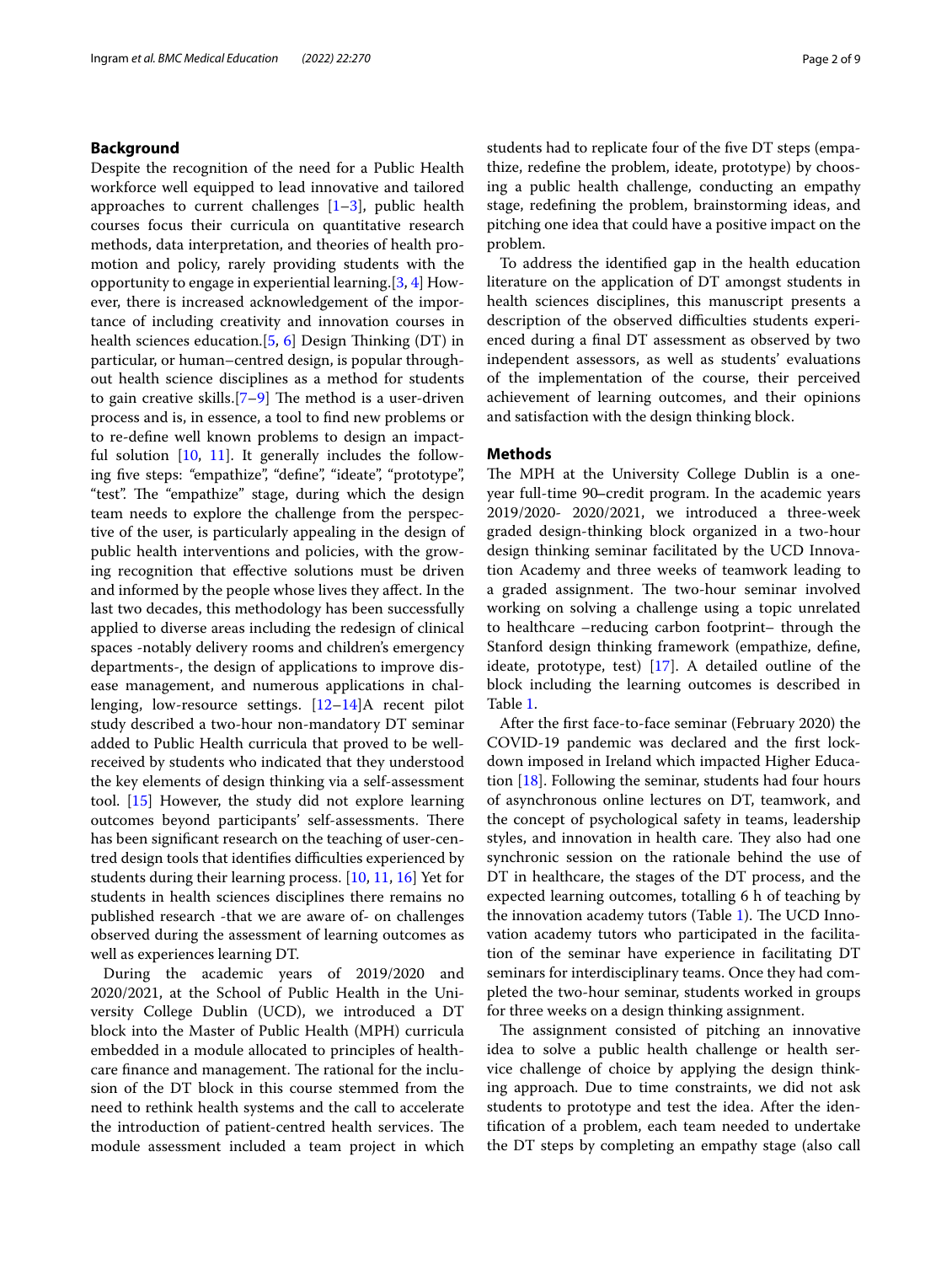<span id="page-2-0"></span>**Table 1** Design Thinking Block Outline and Assessment (2019/2020; 2020/2021classes) Master of Public Health, Division of Public Health, School of Public Health, Physiotherapy and Sports Sciences, University College Dublin

| Design Thinking Block: Stage<br><b>Components</b> |                                                                                                                                                                                                                                                                                                                                                                                                                                                                                                                                                                                                                                                                                                                                                                                                                                                                                                                                                                                     |  |  |  |
|---------------------------------------------------|-------------------------------------------------------------------------------------------------------------------------------------------------------------------------------------------------------------------------------------------------------------------------------------------------------------------------------------------------------------------------------------------------------------------------------------------------------------------------------------------------------------------------------------------------------------------------------------------------------------------------------------------------------------------------------------------------------------------------------------------------------------------------------------------------------------------------------------------------------------------------------------------------------------------------------------------------------------------------------------|--|--|--|
| DT seminar and Lectures (6 h in total)            | • Aims: To describe the design thinking method and provide an overview of each of the recom-<br>mended steps<br>. Two-hour seminar dictated by a facilitator from the UCD innovation academy<br>· Facilitator: non-healthcare background with experience facilitating design hackathons for diverse<br>students' cohorts<br>• Students to complete the "Carbon footprint" challenge<br>. Four hours of asynchronous lectures on leadership, design thinking in healthcare and empathy tools                                                                                                                                                                                                                                                                                                                                                                                                                                                                                         |  |  |  |
| Learning Outcomes                                 | . To apply the DT method to a public health challenge or health service challenge of their choice<br>Specific learning outcomes by DT stage:<br>$\checkmark$ Empathy:<br>o The team identified and used a range of tools to conduct the empathy stage. Range of tools: a)<br>literature review b) interviews c) observation d) surveys e) social media comments f) reports q)<br>pictures/experience e) extreme users' interviews<br>✔ Problem statement:<br>o The problem has been redefined or defined considering the empathy stage<br>o The problem statement addressed the main obstacle -as identified by the empathy stage- to<br>achieve the desirable outcome-<br>$\checkmark$ Ideation:<br>o How many divergent ideas proposed the team to address the problem?<br>✔ Overall assessment:<br>o The solution aligns with the problem, the problem statement, the empathy stage, and the ideation<br>✔ Communication:<br>o The team communicated the idea in a memorable way |  |  |  |
| Assignment                                        | • Step 1: Identify one public health or healthcare management challenge of choice<br>• Step 2: Self-group in teams of four to five<br>• Step 3: Conduct an empathy stage – literature review, ethnography, semi-structured interviews,<br>observations<br>• Step 4: Define the problem in light of the empathy stage process<br>• Step 5: Ideation: propose as many as divergent ideas as possible<br>Students were given 3 weeks to complete the assignment with 1-2 feedback sessions as required                                                                                                                                                                                                                                                                                                                                                                                                                                                                                 |  |  |  |
| Pitch                                             | • Students pitch their assignments and submit a short report on the process and lessons learnt                                                                                                                                                                                                                                                                                                                                                                                                                                                                                                                                                                                                                                                                                                                                                                                                                                                                                      |  |  |  |
| Module assessment based on Kirkpatrick Model      | • Level 1 - Reaction: Overall satisfaction with the activity<br>• Level 2 - Learning Outcomes: Achievement of learning outcomes during the course by the stu-<br>dents and by two independent assessors<br>• Level 3 - Behaviour: Intention to use the learning outcome in the workplace<br>• Level 4 - Action                                                                                                                                                                                                                                                                                                                                                                                                                                                                                                                                                                                                                                                                      |  |  |  |

*DT* Design Theory

"immersion") using diverse methods -literature review, observation, semi-structured interviews, interviews, surveys, social media surveys-, producing a problem statement through a problem fnding process, brainstorming divergent ideas, identifying one idea, and pitching it to the class along with a short report on their process (Table [1](#page-2-0)).

Each team was offered two hours of feedback spread over the three weeks. The feedback was provided over Zoom by the module coordinator. Students were invited to discuss their difculties during the process and the instructor provided feedback, ensuring that each team understood the steps required to complete the DT challenge.

Teams could choose the number of times they would meet to discuss their project and how they would meet. They also could choose the amount of time allocated over the three weeks to each DT stage.

During the second iteration (2020/2021), as there were still restrictions on face-to-face teaching on campus, the seminar and assignment switched to an online format. Trainers from the UCD Innovation Academy facilitated the introductory DT seminar as a two–hour online activity instead of a face–to–face seminar.

## **Students' characteristics and feedback**

After the end of the second iteration, we invited both cohorts (2019/2020 and 2020/2021) to complete an online survey. An adjusted Kirkpatrick model was used to assess the module. (Table [1](#page-2-0)) [[19,](#page-8-15) [20](#page-8-16)].

The online survey did not gather demographic data to avoid students' identifcation. First, we asked them to indicate their experience in public health (feldwork), research, working in teams, problem–based learning, creative thinking, and public speaking using a fvepoint Likert scale. We also included a question on their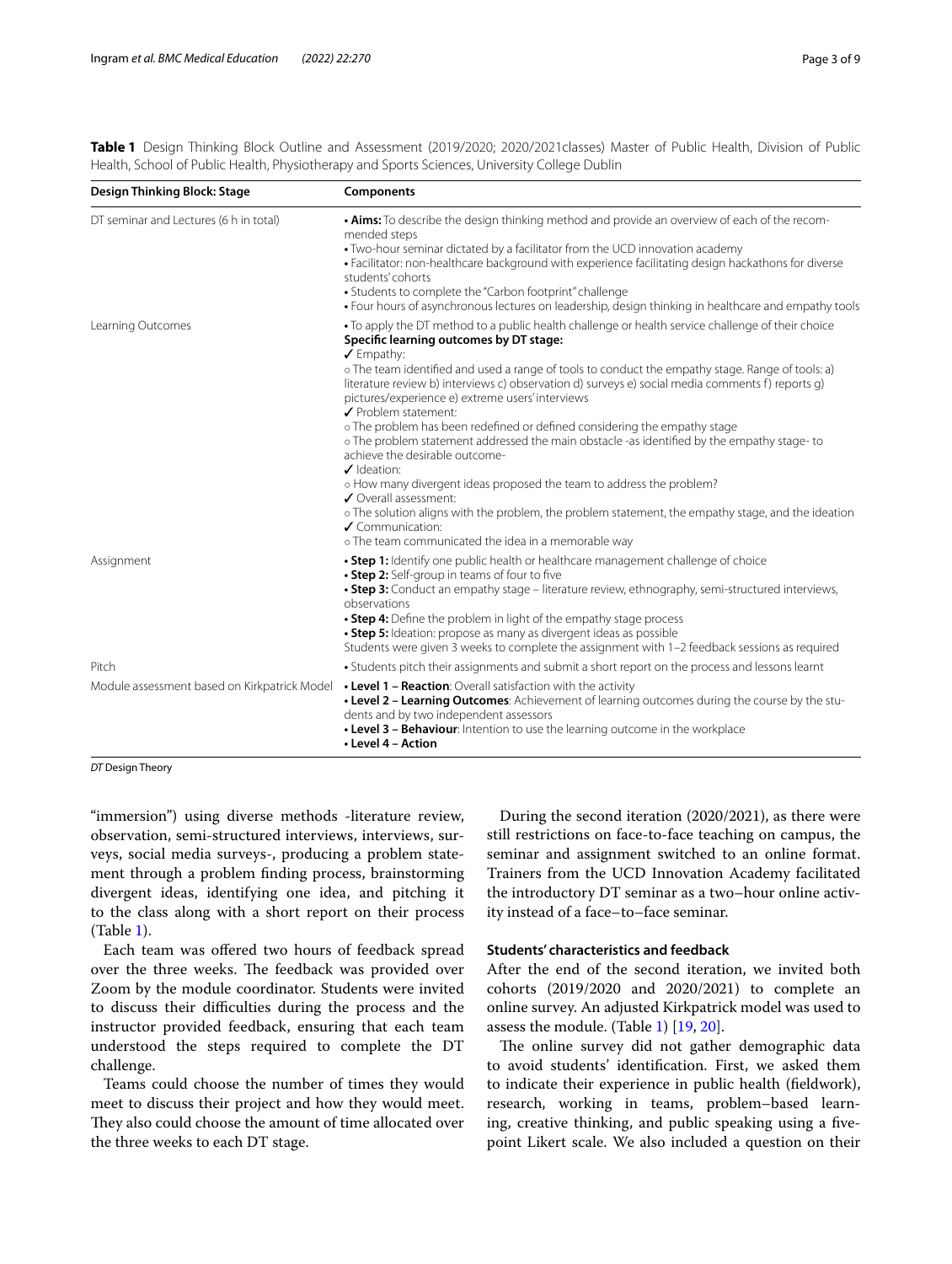previous DT knowledge. The survey then addressed student satisfaction with the seminar and the assignment (level 1). To assess level 2 (learning outcomes from student perspectives), we asked students to rate their perceived knowledge on DT, empathy, brainstorming, and teamwork.

Regarding level 3 (future behaviour), we asked if students thought they would use the tool in the future (behaviour), if they would keep DT in the MPH curricula, and in which format.

To conclude, we asked students to leave any comments and recommendations for future iterations.

#### **Learning outcomes and observed difculties by assessors**

Assessment of the difficulties encountered by groups during each phase of the DT assignment (i.e., empathy, redefning the problem, ideation) was conducted by two assessors for the second iteration class  $(2020/2021 N=50$ students in 13 groups). To complete the assessment, and because of the lack of suitable rubrics or validated instruments, an ad-hoc scoring rubric was designed.

The assessment tool consisted of twelve items ([sup](#page-7-0)[plement material](#page-7-0)). The first seven items matched the expected learning outcomes for the DT stages as provided to the students. Regarding empathy, assessors were instructed to consider whether the team identifed and used a range of tools to understand the problem from the perspective of the users or those experiencing the challenge. The students were encouraged to "immerse" themselves in the problem by taking pictures, talking to users, conducting surveys, and/or analysing the existing literature. During the problem-fnding and defning phase, assessors evaluated how teams redefned the problem considering the information gained in the empathy stage. During the brainstorming phase, assessors observed the number of divergent ideas proposed to address the problem. As for ideation, assessors observed whether groups struggled to propose a relevant idea that aligned with the problem statement and the empathy stage and had the potential to make a positive impact. Assessors also considered the memorability of the pitch. Finally, assessors were instructed to consider the level of difficulty observed during the stages of empathy, problem fnding/ defning, brainstorming, ideation, and communication.

#### **Statistical analysis**

Evaluator's assessments by DT domain were recoded from 5 to 1 (highest score $=$  5) for each team's final assignment. Two overall evaluation scores were obtained for each team by summing individual item scores per assessor (12 scored items: 60 possible points). Cohen's weighted kappa was used to measure agreement between overall evaluator scores and inter-evaluator reliability deemed sufficiently high to combine scores in subsequent analysis ( $\kappa_w = 0.44$ , moderate agreement). The level of difficulty encountered during each phase of the DT process was summarized by calculating the mean, median, and standard deviation of all difficulties' scores per theme.

#### **Results**

The three, weekly recalls for the student satisfaction survey resulted in 66 responses, of which 56 (56/80 70% response rate with valid answers) responses met inclusion criteria and were included in the analysis. Of 56 respondents, 22 (22/30 73% response rate with valid answers) completed the DT Block in the 2019/2020 academic year (in-person seminar and group work), while 31 (31/50 62% response rate) completed the DT block in 2020/2021 (online). Three respondents did not indicate in which year they completed the DT block (5%).

Most students had little to no experience (Self-rated 1–2 out of 5) undertaking feld work in public health (*N*=33, 59.3%) or research (*N*=28, 50.0%). While many indicated that they had moderate to substantial experience (Self-rated 4–5 out of 5) in teamwork  $(N=42,$ 75.0%), problem-based learning (*N*=31, 55.4%), creative thinking  $(N=29, 51.7%)$  and public speaking  $(N=24, 51.7%)$ 46.4%), there were no signifcant diferences in experience levels between the two cohorts (Table [2](#page-4-0) and [3\)](#page-5-0). Only 10 students (17.9%) indicated that they were familiar with DT before undertaking the DT Block.

The second iteration of students (2020–2021) teamedup in thirteen-groups of three to fve participants according to their interests. The chosen topics included four challenges that were relevant to the students' own lives (e.g. social life during Covid-19, technology overuse in college students during Covid-19) and broader topics (e.g. child obesity, child physical activity).

#### **Overall scores**

Four teams obtained a high average score (>69% of the total score), six teams a moderate average score (50%- 60%), and two teams a lower score  $\left( < 50\% \right)$ . The teams with the highest scores chose topics that were familiar to them or that they had experienced.

#### **Observed difficulties by DT domain**

The assessors identified the most difficulties during the fnding/defning the problem and ideation phases of the DT assignment, with groups scoring only 2.77 points out of 5 on average (Table [3](#page-5-0)). Teams were slightly more at ease with the empathy (mean  $=$  3.12) and brainstorming (mean  $=$  3.31) components of the assignment. During the communication phase, assessors observed few to no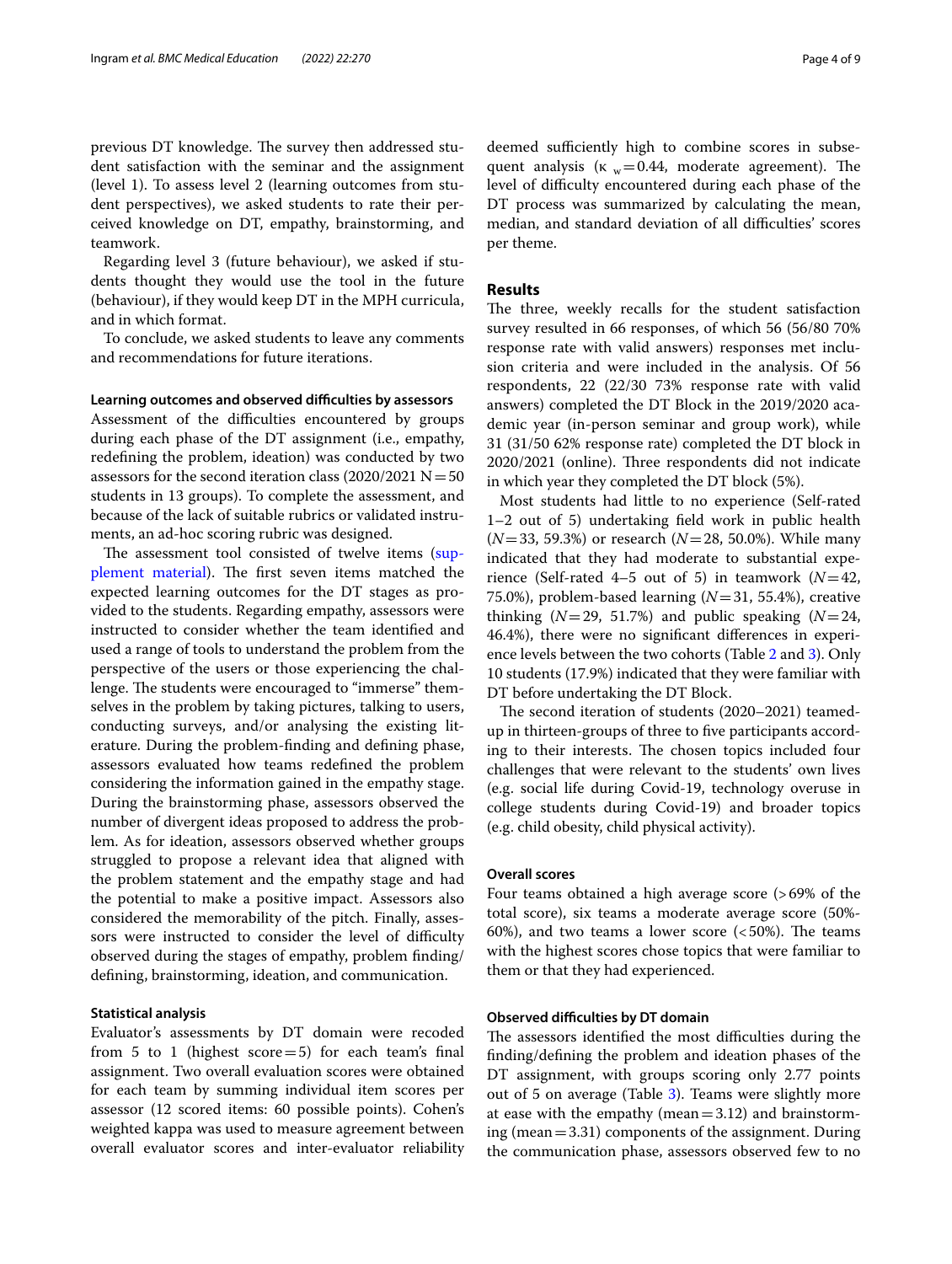| Variable                                    | Self-Rated Experience                         |        |          |              |         |                |        |                   |        |             |         |
|---------------------------------------------|-----------------------------------------------|--------|----------|--------------|---------|----------------|--------|-------------------|--------|-------------|---------|
|                                             | ۰۱<br>۳                                       |        |          | $\mathbf{r}$ |         | ω              |        | 41                |        | <u>In</u>   |         |
|                                             | ⊂                                             | (%)    | c        |              | (96)    | c              | (%)    | c                 | (%)    | c           | (96)    |
| Experience in                               |                                               |        |          |              |         |                |        |                   |        |             |         |
| Field work<br>$(n = 54)$ *                  | $\overline{0}$                                | (35.2) | S        |              | (24.1)  |                | (20.4) | $\sim$            | (13.0) | 4           | $(7.4)$ |
| Research<br>$(n = 56)$                      | $\overline{a}$                                | (19.6) | $\sum$   |              | (30.4)  | $\overline{4}$ | (25.0) | Ò                 | (16.1) | 5           | $(8.9)$ |
| Teamwork<br>$(n = 56)$                      | $\sim$                                        | (3.6)  | m        |              | $(5.4)$ | $\circ$        | (16.1) | $\mathfrak{D}$    | (39.3) | 20          | (35.7)  |
| Problem-<br>learning<br>$(n = 56)$<br>based | 5                                             | (8.9)  | $\infty$ |              | (14.3)  | $\supseteq$    | (21.4) | $\overline{\sim}$ | (37.5) | $\supseteq$ | (17.9)  |
| thinking<br>Creative<br>$(n = 56)$          | $\circ$                                       | (10.7) | ≅        |              | (23.2)  | $\infty$       | (14.3) | $\frac{8}{10}$    | (32.1) |             | (19.6)  |
| Speaking<br>$(n = 56)$<br>Public            | $\infty$                                      | (5.4)  | $\infty$ |              | (14.3)  | $\overline{0}$ | (33.9) | $\frac{8}{10}$    | (32.1) | $\infty$    | (14.3)  |
|                                             | MPH Master of Public Health, DT Design Theory |        |          |              |         |                |        |                   |        |             |         |

<span id="page-4-0"></span>

 $*$  denotes missing values ( $N = 2$ ) \* denotes missing values (*N*=2)

a

Respondents were asked to rate experience on a scale of '1 – no experience' to '5 – substantial experience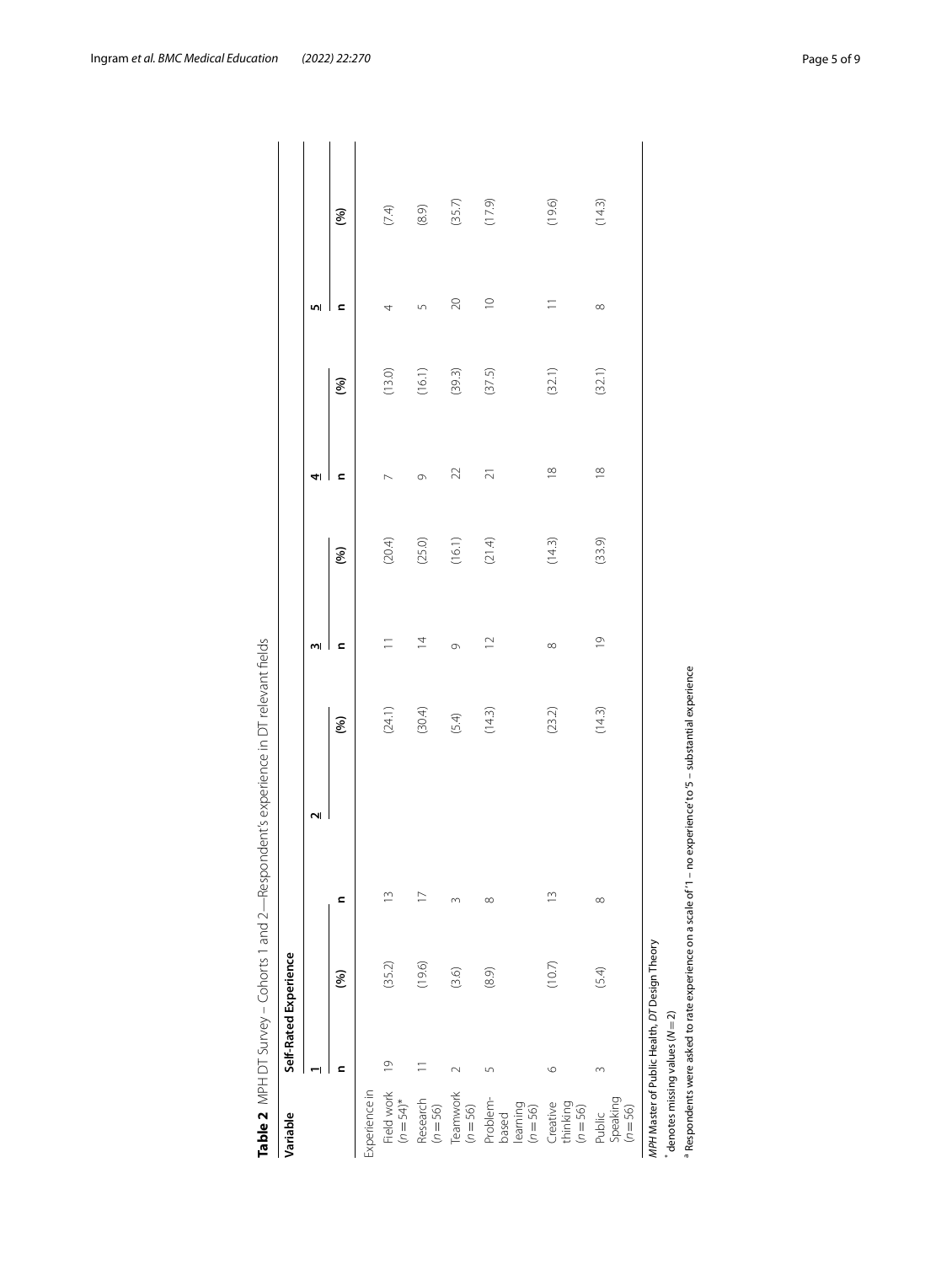<span id="page-5-0"></span>**Table 3** Level of difficulties observed during the 2020/2021s iteration group assignments by DT domain

| DT Phase                             | Mean<br><b>Difficulties</b><br>Score <sup>a b</sup> ( $\pm$ SD) |
|--------------------------------------|-----------------------------------------------------------------|
| Empathy                              | 3.12(1.04)                                                      |
| Problem Finding/Defining the problem | 2.77(1.31)                                                      |
| Brainstorming                        | 3.31(0.97)                                                      |
| Ideation                             | 2.77(0.90)                                                      |
| Communication                        | 4.46(0.52)                                                      |

*DT* Design Theory

a Step 1: Group overall scores calculated out of 60 for each evaluator (*N*=13 per evaluator). Cronbach's weighted alphas calculated; Moderate level of Agreement identified ( $K_W = 0.44$ ). Step 2: Mean evaluators' difficulties scores calculated by DT phase and group (*N*=13 per DT phase). Step 3. Overall Mean and SDs calculated by DT phase

<sup>b</sup> Scores from 1 (substantial observed difficulties) to 5 (no observed difficulties)

difficulties at all (mean  $=4.46$ ). The four teams that chose a topic relevant to their own lives had less difficulty defining the problem, with an average score of 4.66 in comparison to other groups (2.05) (results not shown).

# **Students' satisfaction and perceived achievement of learning outcomes**

## *Learning outcomes*

In relation to learning outcomes, most students strongly agreed (*N*=20, 35.7%) or somewhat agreed (*N*=28, 50.0%) that they could now identify the steps of DT and understood the importance of empathy within Public Health practice. Most of the students believed that the DT block helped them to understand the key concepts outlined in the learning outcomes, particularly notions of brainstorming, problem fnding and empathy (*N*=50, 89.3%) (results not shown in table).

#### *Student enjoyment of DT Block*

After completing both the DT seminar and assignment, 46 students  $(46/54=85.2%)$  indicated that they enjoyed or mostly enjoy the block, while no students indicated that they did not enjoy it. Eight students  $(8/54=14.8%)$ 

indicated indiference. Most students (46/55 83.6%) specifed that they would or probably would keep the DT block in the MPH Curricula. Students who participated in the face-to-face seminar (2019/2020 cohort) showed slightly higher enjoyment with both the seminar and assignment than those who undertook the online version  $(2020/2021)$  (Table [4](#page-5-1)). The majority felt that they would  $(N=14, 25%)$  or probably would  $(N=32, 57.1%)$  use DT in their futures as professionals.

#### *Additional comments by students*

Twenty-fve students left additional comments validating the survey results. Interestingly, two students recognised how groups choosing familiar challenges performed better. One student mentioned that the assignment was challenging ("*It was the hardest assignment we did in the program*") and many mentioned the limitations that the online format posed to completing the assignment ("*Don't do this online again"*)*.*

#### **Discussion**

Despite the difficulties faced due to distance learning, the introduction of DT into the MPH course was wellreceived by both cohorts, with many students viewing the content as relevant to their futures in Public Health. Students in the second iteration had a lower response rate and slightly lower satisfaction with the course. A possible explanation is the switch to online learning due to Covid-19; as suggested by the students this experiential learning is best achieved in a face-to-face format. Future iterations will clarify how the online experience decreased satisfaction and engagement with the module. We did not link the students' satisfaction responses to their group work performance to preserve the identity of the students. It is possible that students that presented fewer difficulties -as assessed by the evaluators- had higher satisfaction with the module.

Although literature on this topic is currently very limited, existing case studies that involve the integration of DT principles into educational curriculum and

<span id="page-5-1"></span>**Table 4** MPH DT Survey – Self-Rated Experience using a five-point Likert scale

| In relation to the DT Block, the student                | 2019/2020 ( $n = 22$ ) |        | 2020/2021 ( $n = 30$ ) * |        | Significance                |
|---------------------------------------------------------|------------------------|--------|--------------------------|--------|-----------------------------|
|                                                         | Mean                   | (s.d.) | Mean                     | (s.d.) | <i>p</i> value <sup>a</sup> |
| Enjoyed the block b                                     | 1.45                   | (0.67) |                          | (0.76) | n.s                         |
| Recommends keeping it in the MPH Curricula <sup>c</sup> | 1.55                   | (0.91) | 1.67                     | (0.76) | 0.043                       |

*MPH* Master of Public Health, *DT* Design Theory, *s.d* Standard Deviation

\* 1 missing vaue

<sup>a</sup> Pearson's Chi-Square test

<sup>b</sup> Students were asked to rate their enjoyment of the block on a scale of 1 (Definitely yes) – 5 (Definitely not)

<sup>c</sup> Students were asked if they recommended keeping the DT block in the curricula on a scale of '1 – Definitely yes' to 5 – Definitely not'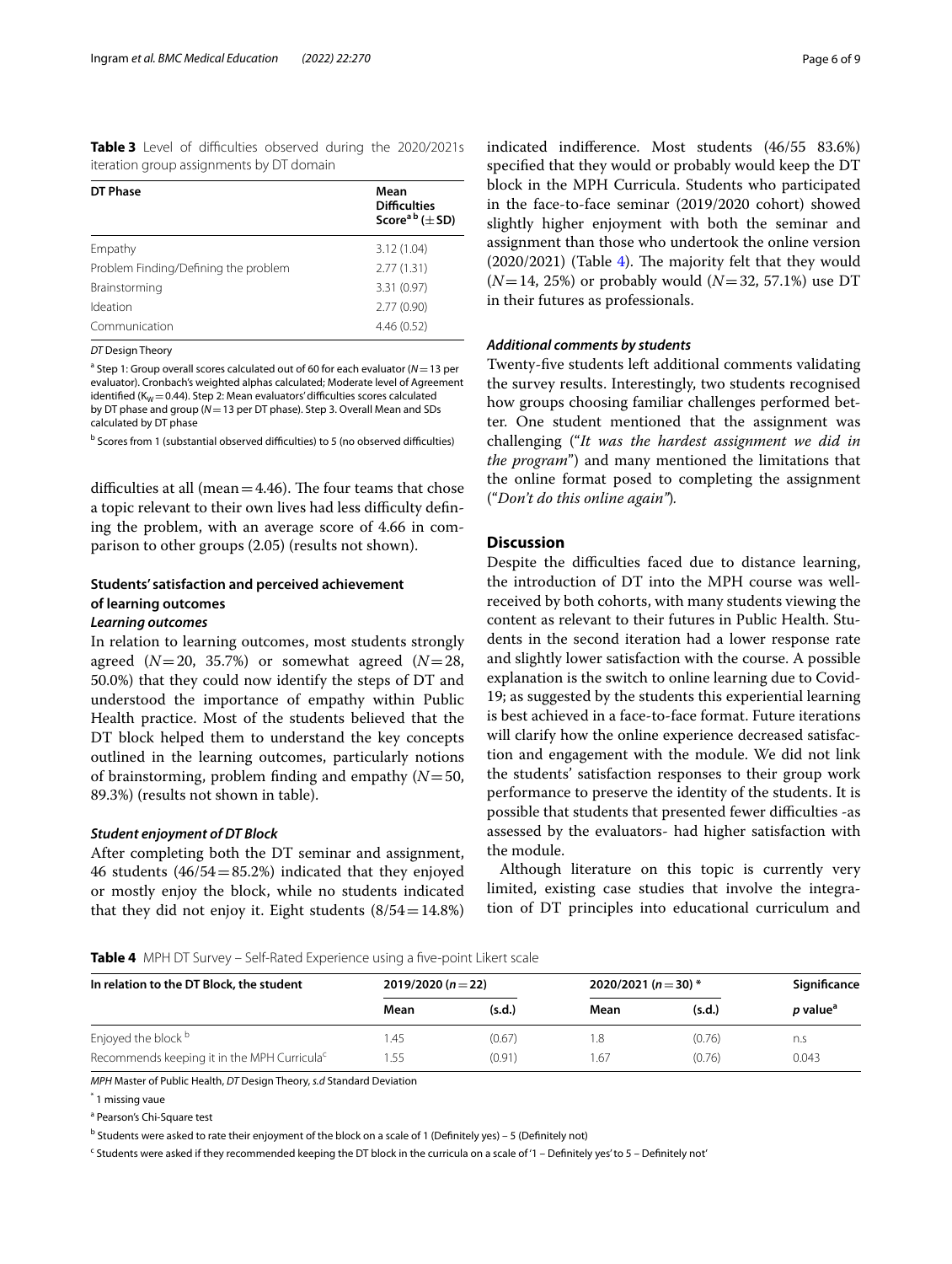interdisciplinary events for healthcare professionals and students have proven beneficial  $[21, 22]$  $[21, 22]$  $[21, 22]$  $[21, 22]$  $[21, 22]$ . The research on DT suggest that it not only has the potential to provide user-driven insight in the design of healthcare products and services [[11\]](#page-8-8), but it also provides professionals with the skills to engage meaningfully with community members [[9\]](#page-8-6) and promotes creativity in both problem solving and defning.

The question remains as to how to effectively integrate instruction of DT into an already busy MPH curriculum – how many hours to dedicate to the topic, how to best achieve learning outcomes and the desirable level of learning. While a simple seminar on the DT process would be sufficient to introduce students to the key principles of the process and achieve superfcial learning, the relevance of DT to Public Health calls for more in-depth and active learning to take place, leaving students with practical skills that they can employ in their futures as professionals. Most students who undertook this survey indicated that they were satisfed with their learning outcomes and that the unit helped them to understand the key concepts of cognitive bias, brainstorming, problem fnding, empathy and psychological safety. Yet independent assessment of the assignments revealed that students had not completely grasped all of these concepts, with key difficulties identified during problem finding and ideation. The strengths of the DT approach stem from its emphasis on these processes, and thus they must be successfully taught if students are to truly grasp the methodology and utilize it efectively in the future.

#### **Empathy**

Empathy, that is the ability to view the world from the perspective of another, is not only central to the DT process but to the entire feld of Public Health. Yet, developing empathy in Public Health students is rarely discussed. Literature on teaching empathy to students in other felds, typically in the nursing and medical felds, suggests that experiential learning is the most efective way to develop empathy through education, with case-based learning, interviews, role-playing, community engagement and practical placement increasing students' abilities to understand and consider the perspectives of others  $[23]$  $[23]$ . This type of learning is relatively uncommon in post graduate public health programs, despite much of public health work being based in the feld [\[22\]](#page-8-18). Although students in this course were introduced to diferent tools to conduct the empathy stage and encouraged to use them during the assignment, not all teams were able to apply these skills and practice empathizing with their users.

Other case studies that recount the teaching of DT to Public Health students and health professionals have drawn on active learning techniques during the empathy stage, with participants interviewing each other as part of the process, taking on the role of both the designer and the user [\[15](#page-8-11), [24\]](#page-8-20). Interestingly, in the 2020/21 cohort, the three teams that encountered the fewest difficulties during the empathy phase of the assignment focused on exploring challenges faced by university students (Table [3](#page-5-0)), a population group that they themselves were a part of, giving them the ability to refect on their own experiences, observe those around them, and interview or survey their peers – markers of a true empathy stage. This not only suggests that allowing students to experience the empathy stage from both sides, as the designer and user, increases their perceived value and understanding of the process, but also suggests that the increased involvement of community members themselves in the design process is beneficial to outcomes, an idea that is becoming increasingly relevant.

#### **Cognitive bias and problem defning**

Runco (2014), defnes a problem as "a situation with a goal and an obstacle", or many interacting obstacles, and argues that a problem must be understood and defned in terms of those obstacles if a suitable solution is to be found [\[25\]](#page-8-21). Problem fnding is inherent to science and discovery. As the famous Einstein quote states, "*Galileo formulated the problem of determining the velocity of light but did not solve it. The formulation of a problem is often more essential than its solution, which may be merely a matter of mathematical or experimental skill. To raise new questions, new possibilities, to regard old problems from a new angle, requires creative imagination and marks real advance in science*" [[26\]](#page-8-22). The assessment of the 2020/21 DT Assignments (Table [3\)](#page-5-0) revealed that teams struggled to translate the information uncovered in the empathy stage to the problem defnition stage, with several groups maintaining their original idea of the problem, consequently constraining their understanding of the issue and limiting the quality of their proposed solutions. Efective problem solving depends on a student's ability to approach the problem defnition phase, dispelling their assumptions of the problem and fnding new ways to explore the challenge at hand [[6,](#page-8-4) [25](#page-8-21)]. Creativity, which is essential for this type of problem defnition, is a process that involves signifcant cognitive fexibility, both divergent (free-fowing) and convergent (focused) thinking, and the use of associative and analogical thinking (the ability to understand new concepts in terms of something familiar). Dehaan (2009) suggests that these are cognitive functions which can be taught to universitylevel students [\[6](#page-8-4)] despite the fact that traditional methods of education, which are very structured and guided, tend to limit creativity [\[25](#page-8-21)]. Public Health teaching is very methodological and quantitative and teaches students to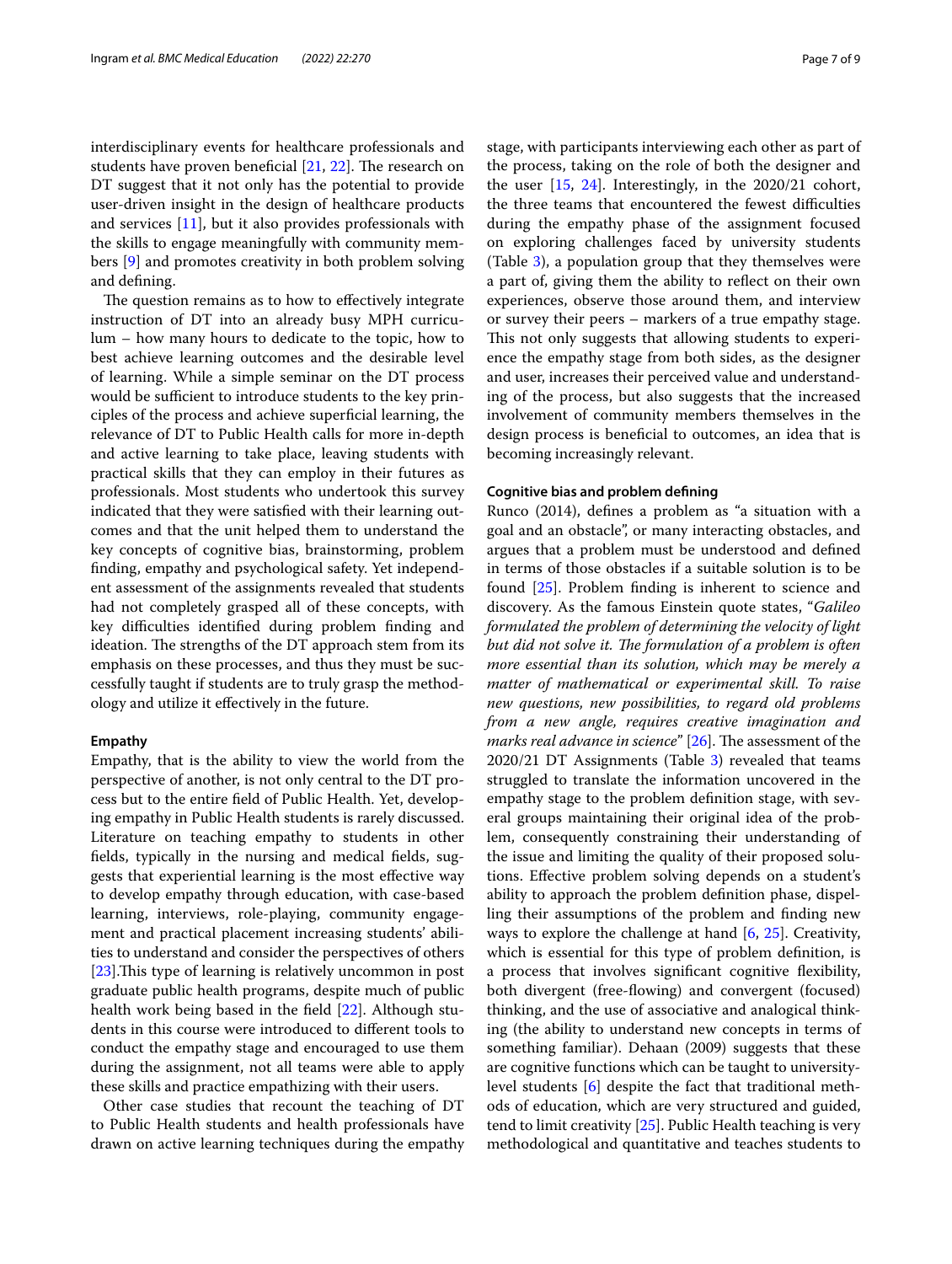think in very particular ways, which perhaps explains why many students struggled to embrace the divergent thinking, cognitive fexibility and ambiguity needed in DT. As the MPH is a graduate program that attracts people from diverse educational backgrounds, it can be assumed that their methods of problem solving and creativity skills vary. Creative tendencies and methods of thought in students from diferent disciplines deserves further exploration. Qualitative studies that engage both students and professors suggest that less-stringent, open-ended assignments that are practical and based upon a domain that students are familiar with help develop creativity and enhance problem solving skills [[2,](#page-8-23) [18](#page-8-14), [19](#page-8-15)]. Additionally, group work and asking students to provide peer feedback are commonly cited as benefcial approaches to teaching students to take on other people's perspectives and question their own assumptions and methods, linking in well with the empathy phase [\[27](#page-8-24)]. Exposing students to risk-taking and increasing their self-confdence and feelings of safety when voicing their ideas is also recognized as an important element when teaching creativity [[6](#page-8-4), [28](#page-8-25)]. Interestingly, the DT seminar and assignment themselves could be very useful when teaching students how to harness creativity, integrating many of the techniques just described.

Ensuring that optimal learning outcomes are achieved by numerous students will also depend on where and when DT is placed within the curriculum. Students from both cohorts at UCD indicated that DT would be better integrated into the Health Promotion module. Health promotion, which focuses on empowering, supporting and enabling people to take control over their own health and well-being, often addresses social and environmental factors outside of the traditional healthcare settings to prevent poor health outcomes [\[20](#page-8-16)]. DT could be used as a method to explore complex social challenges and present innovative initiatives for programs to address them. DT adds to the repertoire of tools already used by public health professionals in community-based participatory research (CBPR), allowing them to collaborate with local stakeholders to develop context-specifc solutions to self-identifed challenges [[17](#page-8-13)], and could efectively be integrated into modules that teach these methods. The Thomas Jefferson University in Pennsylvania, USA, recently integrated a DT workshop into their Introduction to Public Health module [\[15](#page-8-11)], highlighting the utility of DT as a mechanism to introduce students to the concepts of empathy, communication, qualitative research, problem solving, and teamwork – skills that are essential for all public health practitioners and should be emphasized throughout the entire MPH curricula.

#### **Limitations**

There are many limitations to this experience. First, the DT block was designed as a face-to-face seminar follow by three weeks of experiential group learning for the students. The constraints of COVID-19 restrictions on higher education meant that students conducted their assignment online which could have impacted their engagement, ability to conduct an empathy stage and to immerse themselves in their selected topics. Another signifcant limitation was the lack of an existing rubric for assessing learning outcomes in a DT exercise. Still, the developed ad-hoc rubric was able to capture diferences across groups.

#### **Future recommendations**

Future iterations of this block will need to facilitate empathy and problem fnding learning processes. Solutions likely include either focusing on challenges experienced by students or incorporating user-partners as co-creators during the DT exercise. This research indicates that while students understood the general concepts of DT, groups encountered difficulties immersing themselves in and understanding the problem.

#### **Conclusion**

The introduction of design thinking in the Curricula of the MPH was well received by students, who were satisfed with their learning outcomes and would keep the activity in the curricula. Analysis of completed assignments suggests the importance of immersing oneself in the problem to effectively identify a solution. This experience will inform new iterations of the DT activity.

#### **Abbreviations**

DT: Design Thinking; MPH: Master of Public Health; UCD: University College Dublin.

#### **Supplementary Information**

The online version contains supplementary material available at [https://doi.](https://doi.org/10.1186/s12909-022-03334-6) [org/10.1186/s12909-022-03334-6](https://doi.org/10.1186/s12909-022-03334-6).

<span id="page-7-0"></span>**Additional fle 1.** 

#### **Acknowledgements**

Mark Roe and Alan Morgan, University College Dublin Innovation Academy.

#### **Authors' contributions**

CP designed study pertaining to this manuscript. CP and TL designed the assessment tool and conducted the survey and assessment. CI completed the assessor's agreement. CP, TL, and CI prepared the manuscript draft and revision. All authors approved fnal manuscript draft.